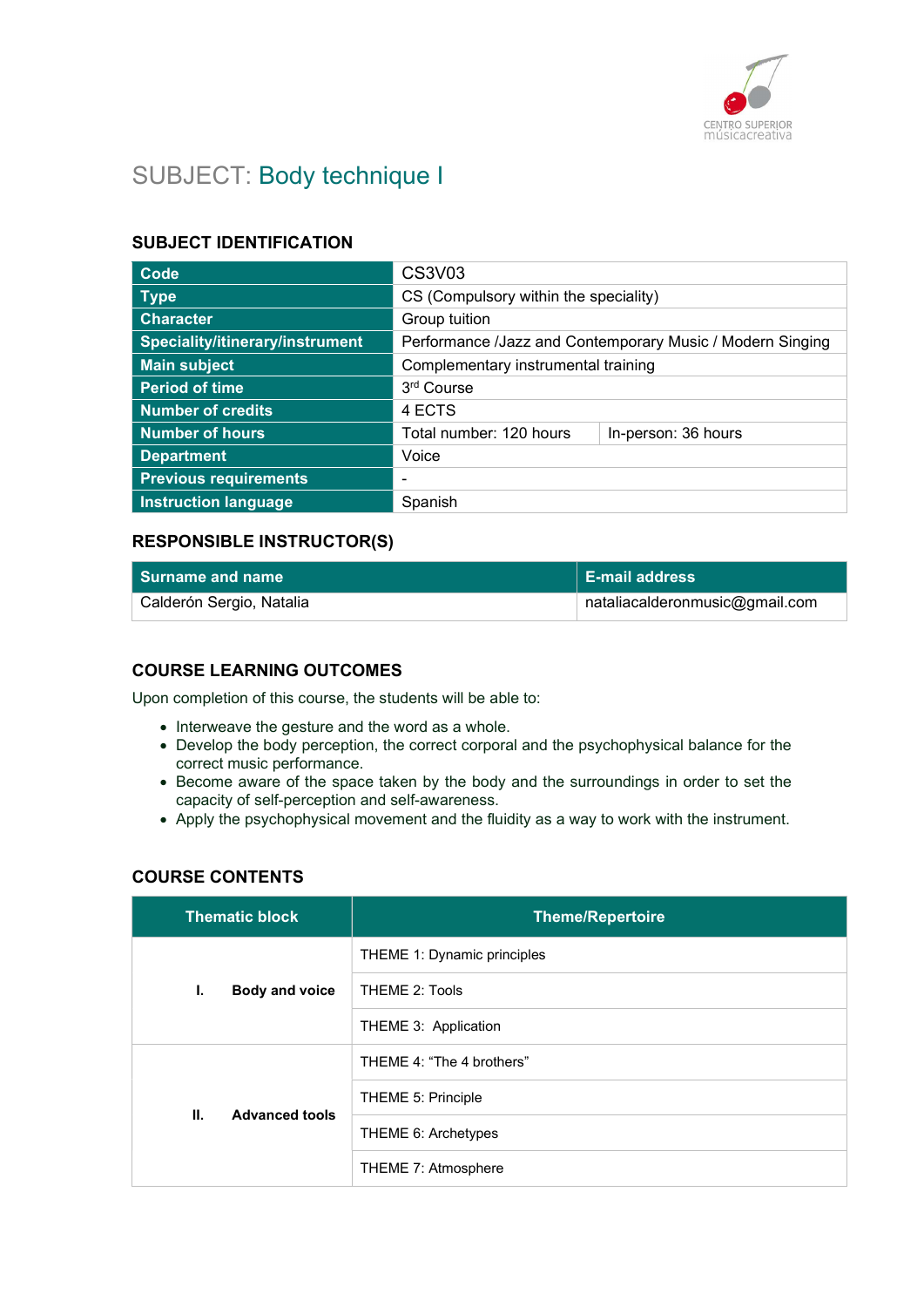

## STUDENT´S STUDY HOURS PLANNING

| <b>Activity type</b>                                           | <b>Total hours</b>  |
|----------------------------------------------------------------|---------------------|
| <b>Theoretic activities</b>                                    | 12 hours            |
| <b>Practice activities</b>                                     | 21 hours            |
| Other mandatory training activities (seminars, workshops etc.) | 2 hours             |
| <b>Test taking</b>                                             | 1 hours             |
| <b>Student self-study hours</b>                                | 64 hours            |
| <b>Practice preparation</b>                                    | 20 hours            |
| <b>Total studying hours</b>                                    | $36+84 = 120$ hours |

## **METHODOLOGY**

| <b>Theoretical activities</b>                                                | Theoretical/conceptual explanations and analysis of different<br>examples coming from all the most relevant music styles.                                                           |
|------------------------------------------------------------------------------|-------------------------------------------------------------------------------------------------------------------------------------------------------------------------------------|
| <b>Practical activities</b>                                                  | Practical application of what has been studied in class through<br>transcriptions, collective group intonation, performance with<br>instrument, sight-reading, rhythms composition. |
| <b>Other training mandatory</b><br>activities (workshops,<br>seminars, etc.) | Attend and participate in the events considered relevant for their<br>training (Meet the Artist sessions, concerts, rehearsals etc.).                                               |

## ASSESSMENT TOOLS

| <b>Theoretical activities</b>                                                   | Participation: The students must actively participate in class, proving<br>interest and/or understanding of the content covered.<br>Continuous evaluation: The students must fulfil the requested<br>assignments during the whole academic course, proving research<br>ability and practice synthesis skills concerning theoretical concepts<br>linked to performance.                                                                                                                                                                                                                                          |
|---------------------------------------------------------------------------------|-----------------------------------------------------------------------------------------------------------------------------------------------------------------------------------------------------------------------------------------------------------------------------------------------------------------------------------------------------------------------------------------------------------------------------------------------------------------------------------------------------------------------------------------------------------------------------------------------------------------|
| <b>Practical activities</b>                                                     | Participation: The students must actively participate in class, proving<br>interest and/or understanding of the content covered.<br>Continuous evaluation: The students must fulfil the requested practical<br>assignments during the whole academic course based on to team-<br>work dynamics and also prove writing and oral skills, beside<br>performing skills.<br>Performance exams: The students must take at least two exams<br>during the academic course in order to show the practical skills<br>acquired and the practical assimilation of the course contents,<br>following the tests instructions. |
| <b>Other educational mandatory</b><br>activities (workshops,<br>seminars, etc.) | <b>Participation:</b> The students must actively participate in the different<br>relevant events as considered by the instructor or by the degree<br>coordinators.                                                                                                                                                                                                                                                                                                                                                                                                                                              |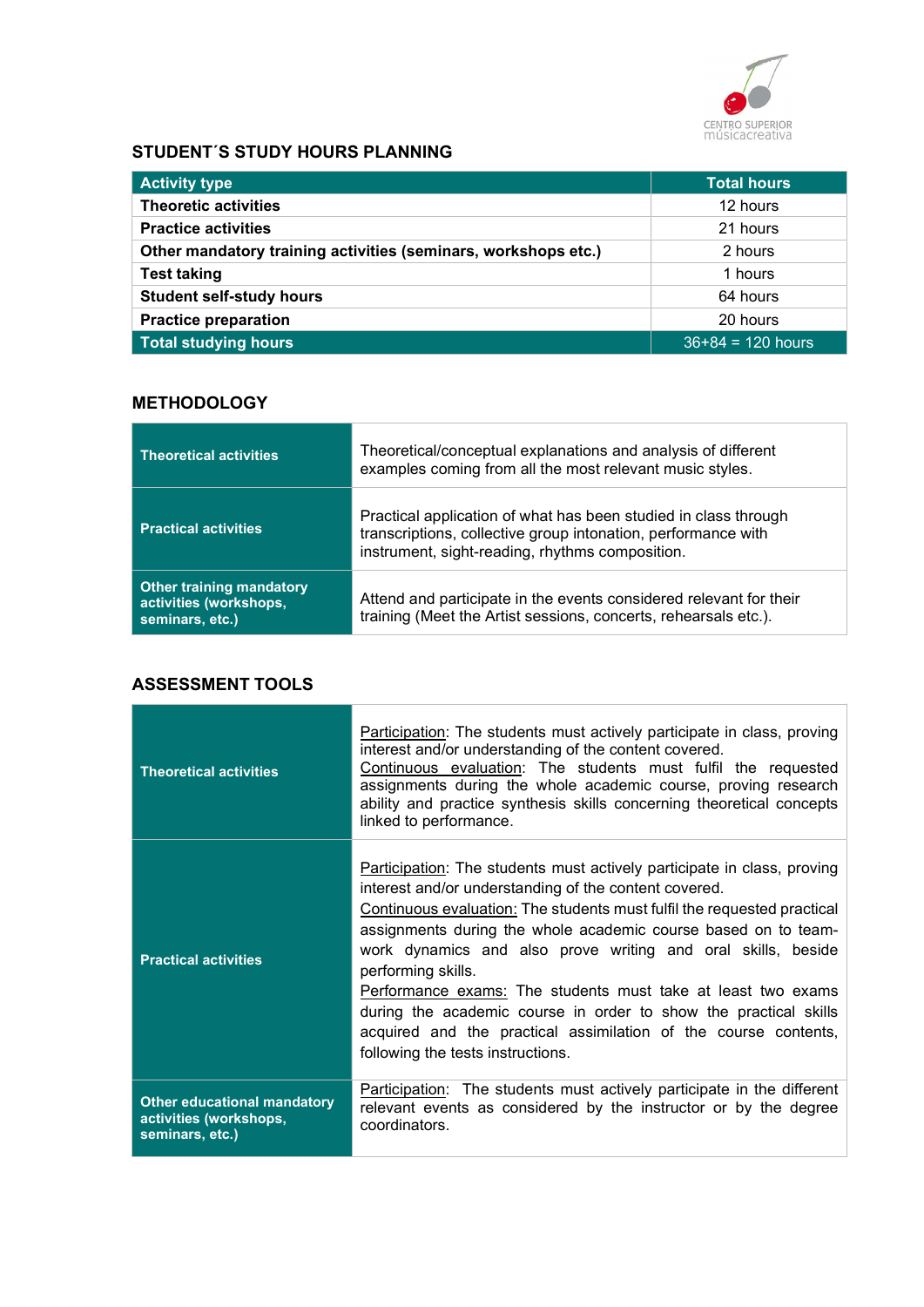

#### ASSESSMENT CRITERIA

| <b>Theoretical activities</b>                                                | To apply to the performance in a reasoned way a conceptual/<br>theoretical framework and analyse consequently examples from the<br>most relevant music styles and from each performing technique                                                  |
|------------------------------------------------------------------------------|---------------------------------------------------------------------------------------------------------------------------------------------------------------------------------------------------------------------------------------------------|
| <b>Practical activities</b>                                                  | To prove technical and performing skills through performing tests and<br>through technical, sight-reading and improvisation exercises that will<br>enable the identification of problematics and the improvement and<br>development of new tools. |
| <b>Other training mandatory</b><br>activities (workshops,<br>seminars, etc.) | To attend and participate events considered relevant for their<br>education (Meet the artists sessions, invited professors sessions,<br>concerts and rehearsals)                                                                                  |

## GRADE DETERMINATION SYSTEM

#### Grade determination system in continuous assessment

|                       | Grade percentage |
|-----------------------|------------------|
| Continuous assessment | 10%              |
| Mid-term exam         | 40%              |
| Final exam            | 50%              |
| Total                 | 100%             |

#### Grade determination system in cases of loss of continuous assessment right

|            | <b>Grade percentage</b> |
|------------|-------------------------|
| Final exam | 80%                     |
| Total      | 80%                     |

#### Grade determination system for the extraordinary assessment call

|             | Grade percentage |
|-------------|------------------|
| Retake exam | 100%             |
| $\tau$ otal | 100%             |

#### Grade determination system for students with disabilities

In principle, the grade determination system for students with disabilities will be carried out following the criteria set for the rest of the students, ensuring equal opportunities and conditions for all the students. However, if necessary, the instructor in charge will take into account the type of disability of the concerned student. Should the situation apply, the assessment conditions will be adapted in accordance to the limitations of the corresponding disability.

These considerations will be established once the concerned student enrols in the corresponding courses. For the official records, the student and/or the student representative will be requested to present the corresponding disability report for the official accreditation.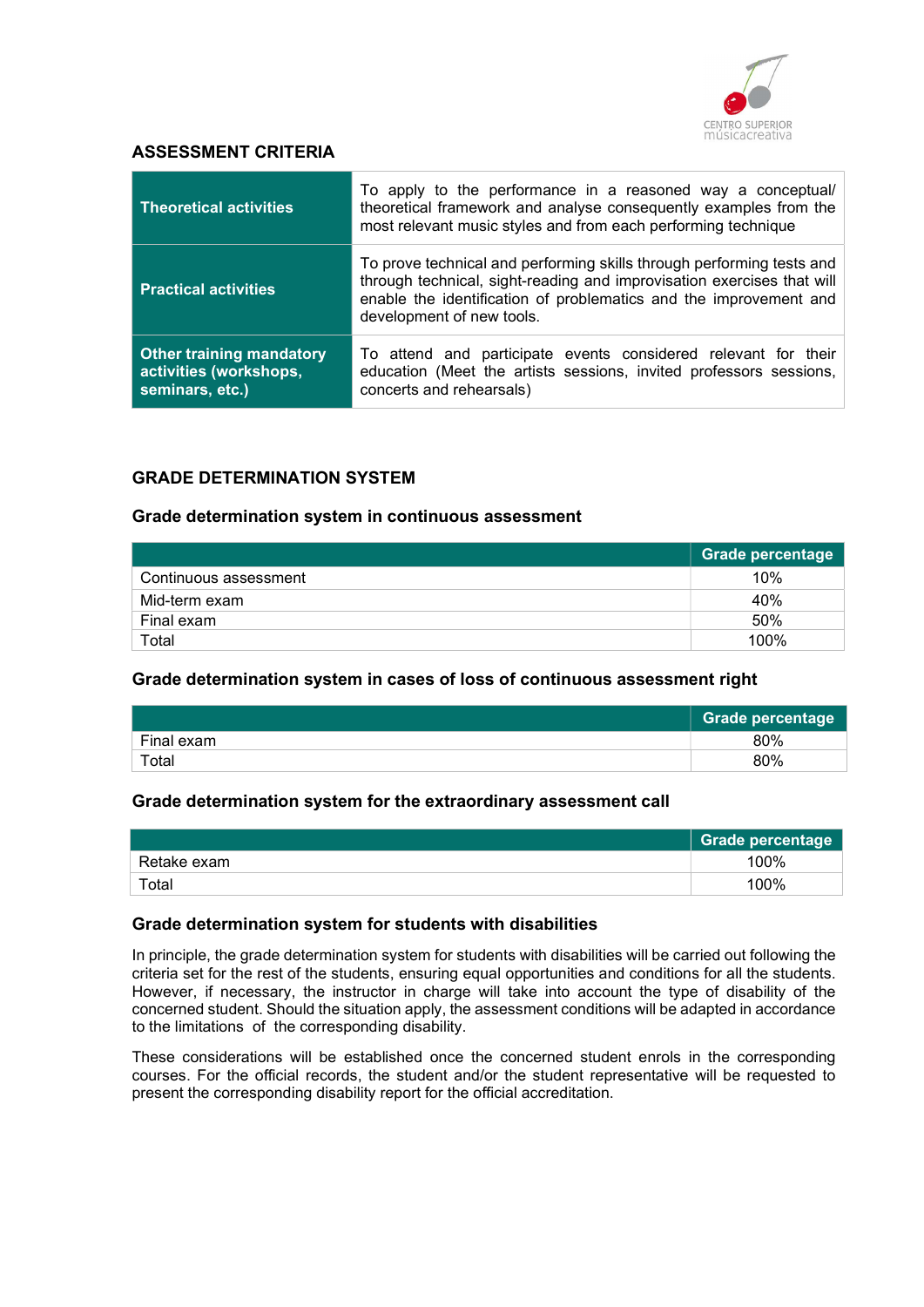

|                       | <b>Grade percentage</b> |
|-----------------------|-------------------------|
| Continuous evaluation | 10%                     |
| Mid-term exam         | 40%                     |
| Final exam            | 50%                     |
| Total                 | 100%                    |

## RESOURCES AND BIBLIOGRAPHY

## Online Campus https://musicacreativa.classlife.education/

## Bibliography

| <b>Tiittle</b>   | Jazz theory resources volumen 1 y 2 |
|------------------|-------------------------------------|
| <b>Author</b>    | Ligon, B.                           |
| <b>Publisher</b> | Hal-Leonard                         |
|                  |                                     |
| <b>Tiittle</b>   | Melodic structures                  |
| <b>Author</b>    | Bergonzi, J.                        |
| <b>Publisher</b> | <b>Advance Music</b>                |
|                  |                                     |
| <b>Tiittle</b>   | Pentatonics                         |
| <b>Author</b>    | Bergonzi, J.                        |
| <b>Publisher</b> | <b>Advance Music</b>                |

## Complementary bibliography

| <b>Tiittle</b>   | <b>Melodic Rhythms</b> |  |
|------------------|------------------------|--|
| <b>Author</b>    | Bergonzi, J.           |  |
| <b>Publisher</b> | <b>Advance Music</b>   |  |
|                  |                        |  |
| <b>Tiittle</b>   | How to Improvise       |  |
| <b>Author</b>    | Crook, H.              |  |
| <b>Publisher</b> | <b>Advance Music</b>   |  |
|                  |                        |  |
| <b>Tiittle</b>   | <b>Hexatonics</b>      |  |
| <b>Author</b>    | Bergonzi, J.           |  |
| <b>Publisher</b> | <b>Advance Music</b>   |  |

## Webpages of interest

| Address 1 | www.iazzstandards.com      |  |
|-----------|----------------------------|--|
| Address 2 | www.learniazzstandards.com |  |

Other materials and didactic resources